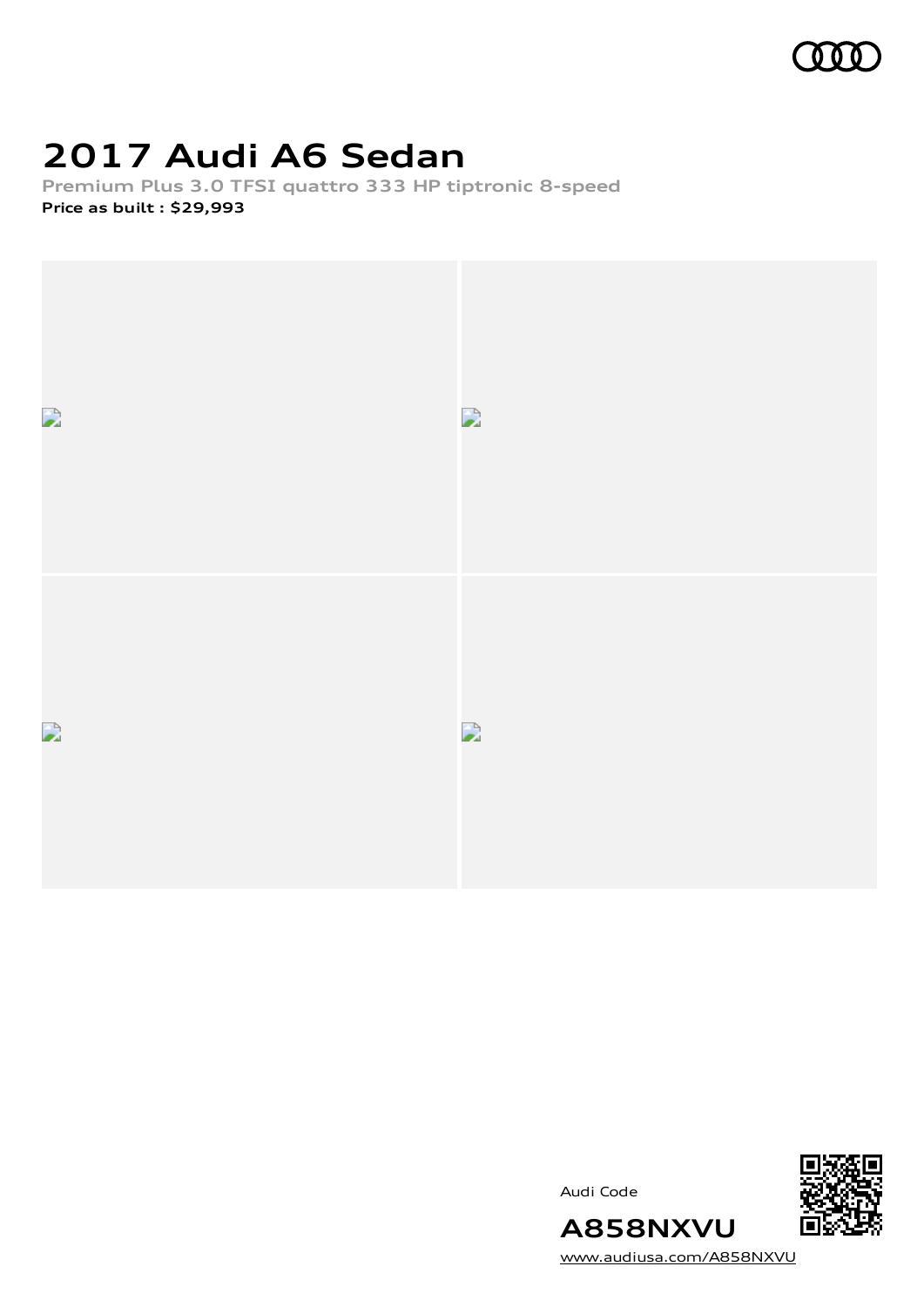### **Summary**

### **Audi 2017 Audi A6 Sedan**

Premium Plus 3.0 TFSI quattro 333 HP tiptronic 8-speed

**Price as buil[t](#page-10-0)** \$29,993

#### **Exterior colour**

Mythos Black metallic

### $\overline{\phantom{a}}$

#### **Further Information**

| Warranty        |              |
|-----------------|--------------|
|                 | N٥           |
| Mileage         | 59,731 miles |
| Type of vehicle | Used car     |

#### **Interior colour**

| Seats     | Black        |
|-----------|--------------|
| Dashboard | Black        |
| Carpet    | Black        |
| Headliner | Lunar Silver |

#### **Technical Specifications**

| Engine type                  | Six-cylinder                                  |
|------------------------------|-----------------------------------------------|
| stroke                       | Displacement/Bore and 2,995/84.5 x 89.0 cc/mm |
| Torque                       | 325 @ 2,900 - 5,300 lb-ft@rpm                 |
| Top track speed              | 130 mph mph                                   |
| Acceleration (0 - 60<br>mph) | 5.1 seconds seconds                           |
| Recommended fuel             | Premium                                       |

**Audi Code** A858NXVU

**Your configuration on www.audiusa.com** [www.audiusa.com/A858NXVU](https://www.audiusa.com/A858NXVU)

**Commission number** b5b6d7ea0a0e09711eb0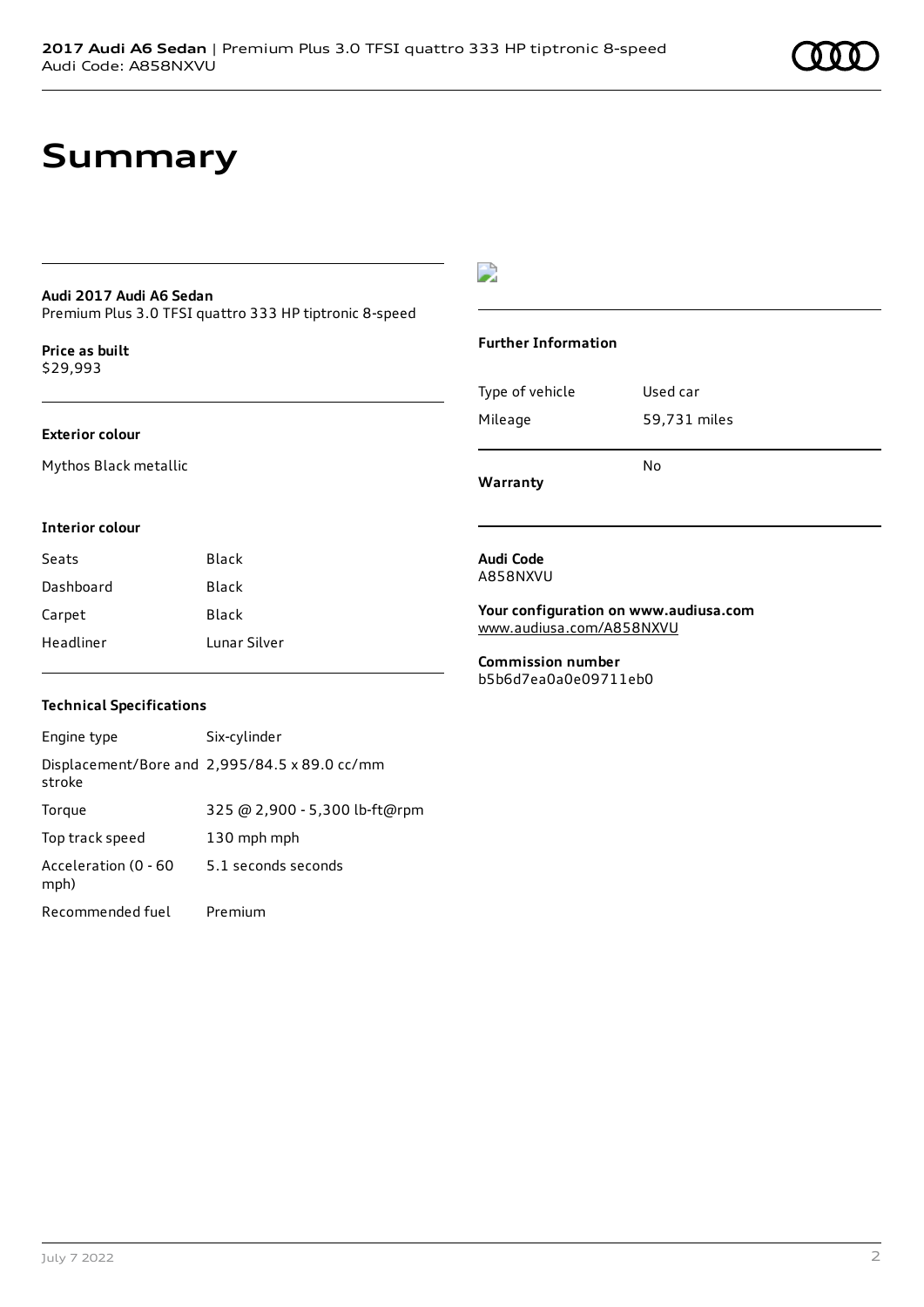# **Equipment**

Mythos Black metallic

Cold weather package

Three-spoke heated multifunction steering wheel with shift paddles

Heated rear seats

Achat Gray Fine Grain Birch Wood inlays

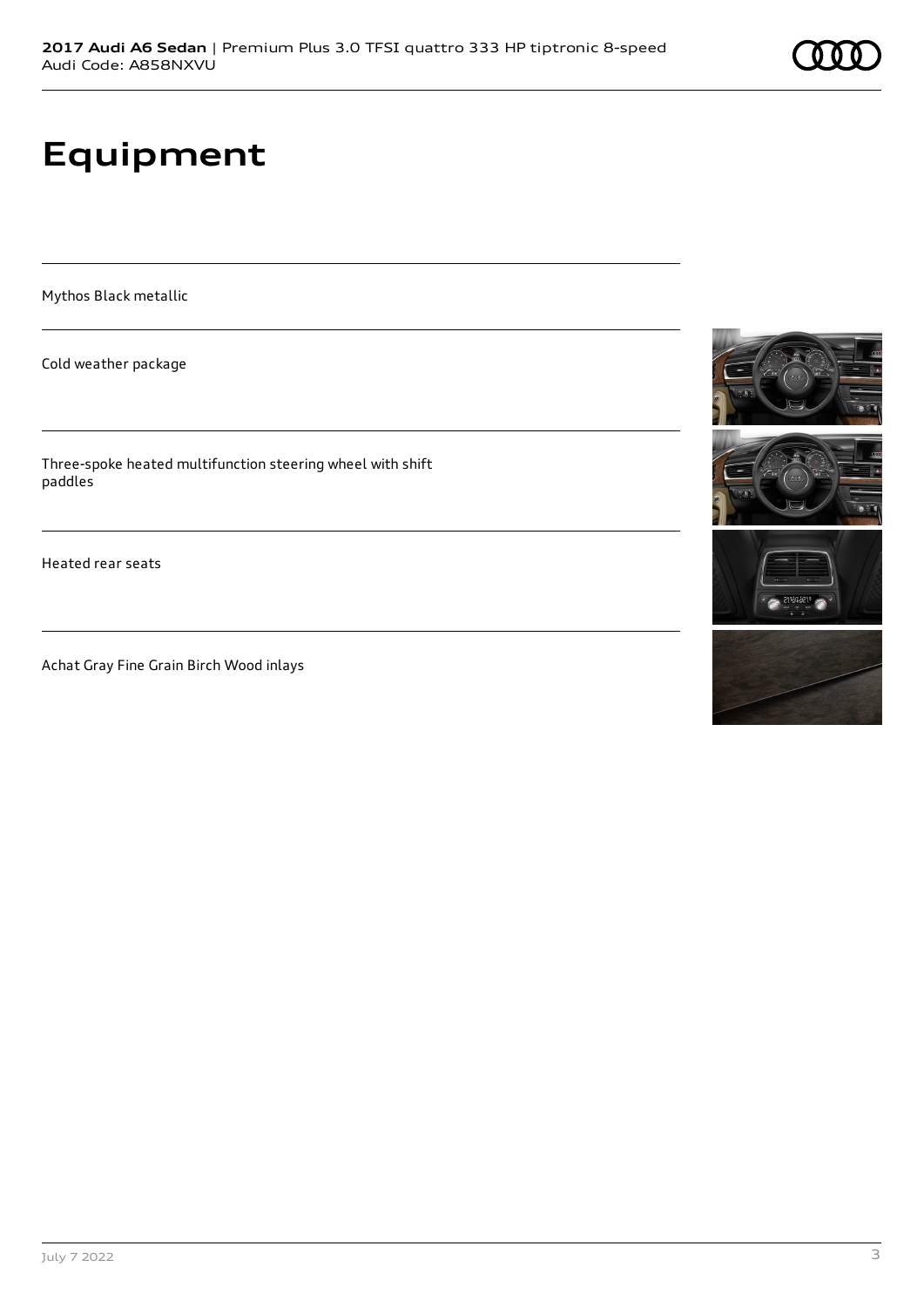# **Standard features**

### **Safety and Security**

| 4UH             | Driver and front-passenger advanced airbags<br>and knee airbags                   |
|-----------------|-----------------------------------------------------------------------------------|
| 1AS             | Electronic stabilisation program ESP                                              |
| UH1             | Electromechanical parking brake                                                   |
| 8T1             | Cruise control with coast, resume and<br>accelerate features                      |
| VC <sub>2</sub> | Garage door opener (HomeLink®)                                                    |
| 6Y2             | Top speed electronically limited to 155 mph                                       |
| QZ7             | Electromechanical power steering                                                  |
| 7K6             | Tire-pressure monitoring system                                                   |
| 4X3             | Head/thorax side airbags                                                          |
| 413             | Audi advanced key - keyless start, stop and<br>entry                              |
| 3B7             | ISOFIX child seat mounting and Top Tether<br>anchorage point for outer rear seats |
|                 |                                                                                   |

#### **Exterior**

| 0PO             | Dual exhaust outlets                                                               |
|-----------------|------------------------------------------------------------------------------------|
| 6XI.            | Power-folding, power-adjustable, auto-<br>dimming, heated side mirrors with memory |
| 1S1             | Tool kit and car jack                                                              |
| 1 B A           | Dynamic suspension                                                                 |
| 8IH             | Xenon plus                                                                         |
| 8Q3             | Automatic headlight leveling                                                       |
| HL <sub>2</sub> | 18" 245/45 all-season tires                                                        |
| 8SL             | LED taillights                                                                     |
| VW5             | Acoustic glass                                                                     |
|                 |                                                                                    |

4ZB High-gloss package

### **Exterior**

| CB <sub>5</sub> | 18" 10-V-spoke design wheels                                                  |
|-----------------|-------------------------------------------------------------------------------|
| <b>Interior</b> |                                                                               |
| QE1             | Storage nets in backs of front seats                                          |
| 3FE             | Electric slide/tilt sunroof with sun<br>screen/sunblind                       |
| <b>7M8</b>      | Aluminum door sill inlays with S line®<br>emblem                              |
| 6N)             | Light cloth headliner                                                         |
| 9AQ             | Three-zone automatic climate control                                          |
| 4L6             | Auto-dimming interior rear view mirror                                        |
| QQ1             | Illumination for interior door handles, air<br>vent controls, front footwells |
| 2C7             | Steering wheel with electric tilt and axial<br>adjustment                     |
| 6E3             | Front center armrest                                                          |
| 7F <sub>9</sub> | Leather gearshift knob                                                        |
| 4E2             | Electric tailgate/trunk lid release from inside                               |
| 3NZ             | Split folding 60/40 rear seat backs                                           |
| 7HA             | Cloth interior on doors                                                       |
| N1F             | Leather seating surfaces                                                      |

### **Infotainment and Driver Assistance**

| UJ1  | MMI touch®                                |
|------|-------------------------------------------|
| 7X2. | Audi parking system with rear view camera |
| 7W3  | Audi pre sense® rear                      |
| UI2  | Audi smartphone interface                 |
| KA2  | Rear view camera                          |
|      |                                           |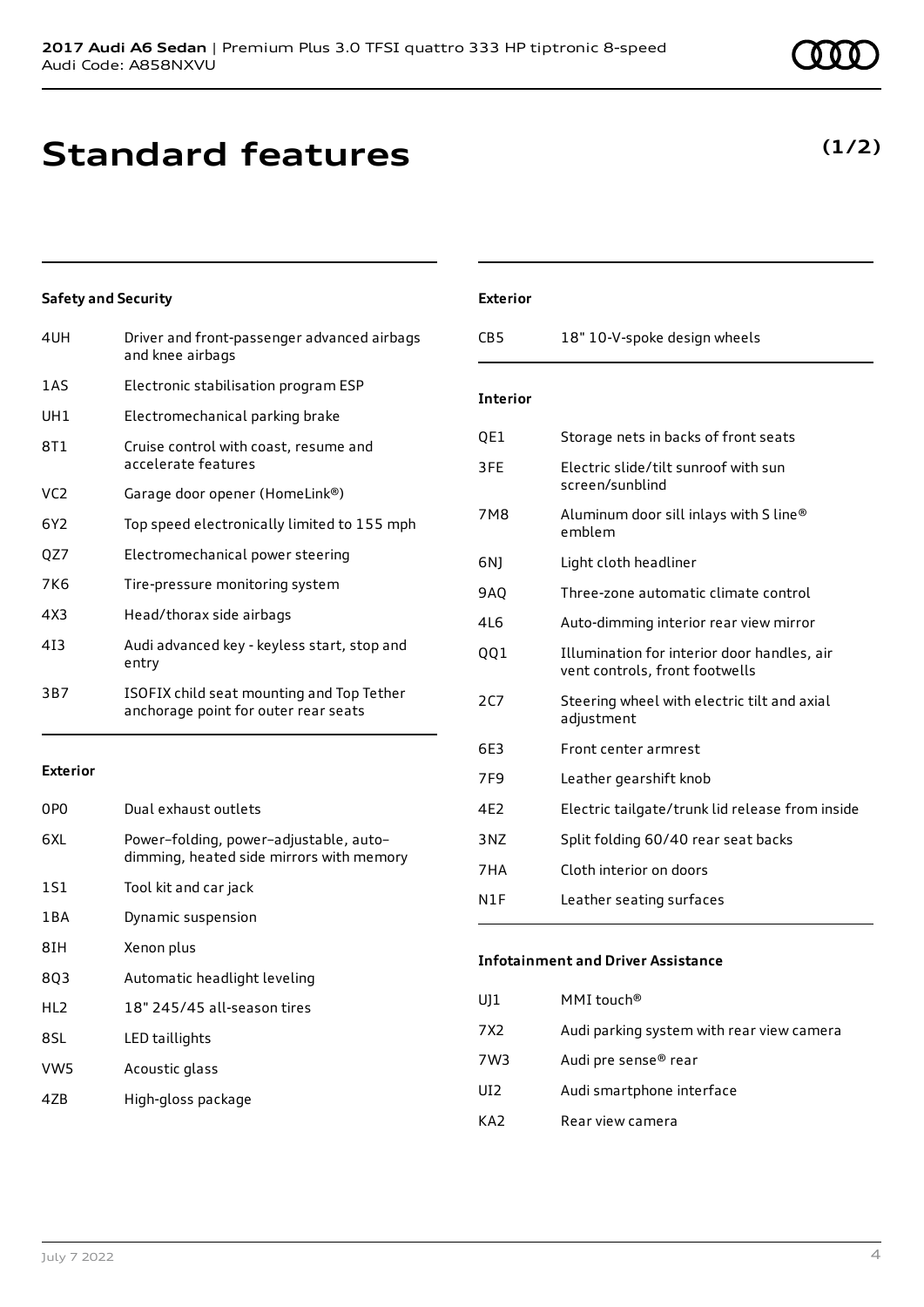## **Standard features**

### **Infotainment and Driver Assistance**

- 8RY BOSE Surround Sound System
- 9Q8 Color driver information system
- 7UG MMI® navigation plus with Audi connect®
- I8H MMI® radio
- 7Y1 Audi side assist
- QV3 SiriusXM® Satellite Radio
- 9ZK Audi connect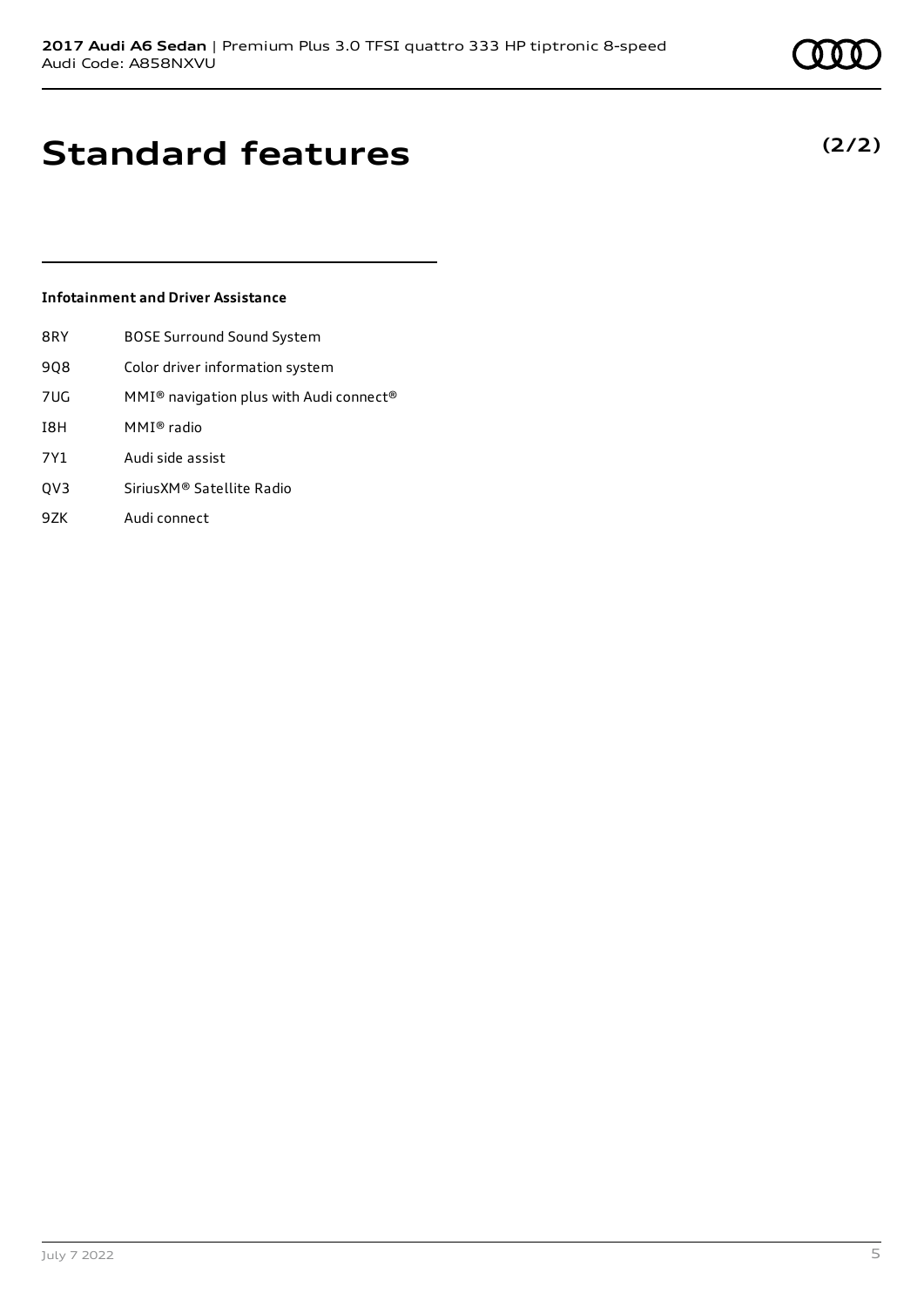# **Dealer remarks**

Your search is over! Don't miss this great Audi!

It just arrived on our lot this past week! This 4 door, 5 passenger sedan still has fewer than 60,000 miles! Top features include front dual zone air conditioning, leather upholstery, automatic dimming door mirrors, and a blind spot monitoring system. It features all-wheel drive versatility, an automatic transmission, and a 3 liter 6 cylinder engine.

We pride ourselves on providing excellent customer service. Stop by our dealership or give us a call for more information.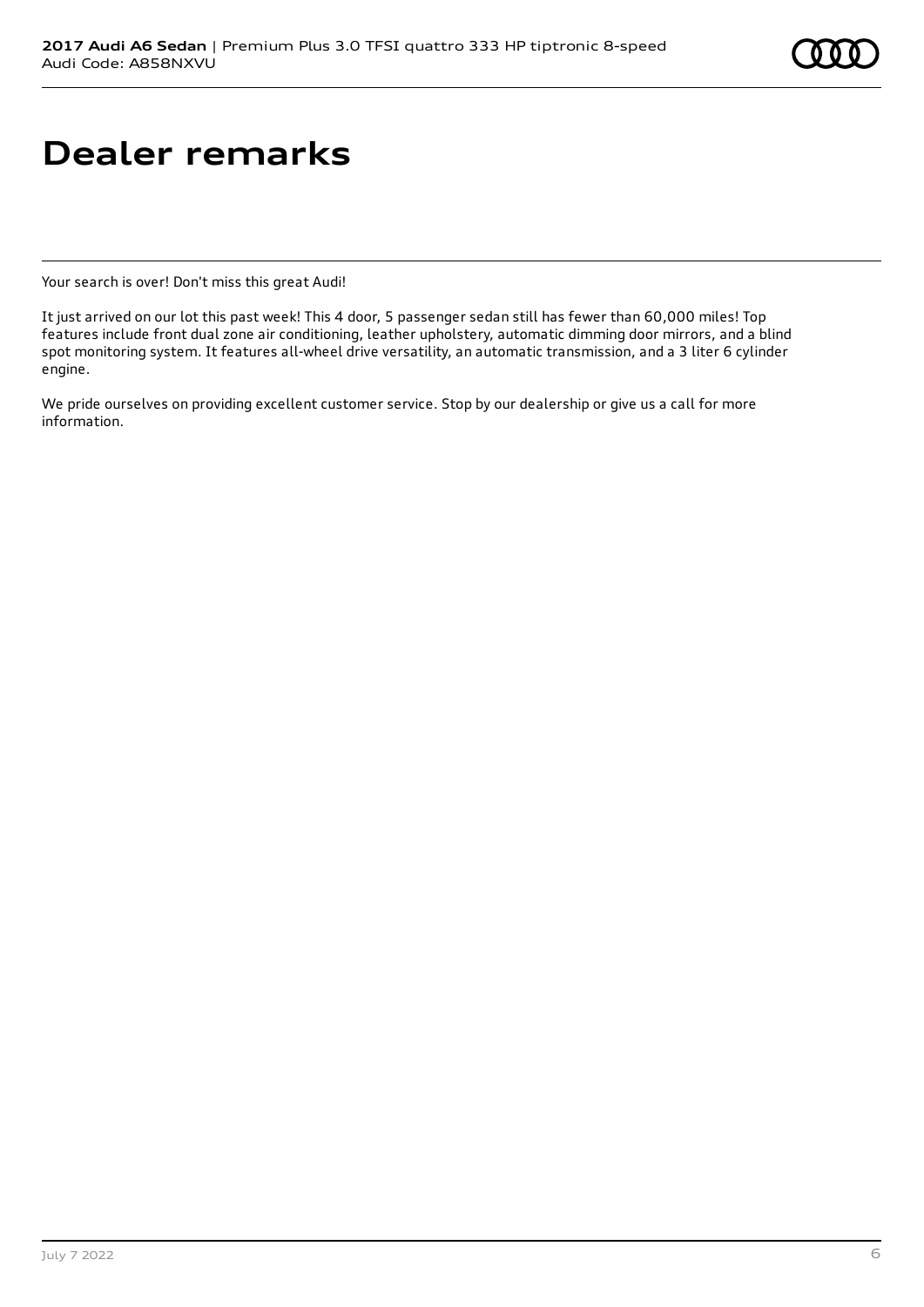## **Technical Specifications**

### **Engineering | Performance**

| Engine type                                 | Six-cylinder                                  |
|---------------------------------------------|-----------------------------------------------|
| Acceleration (0 - 60<br>mph)                | 5.1 seconds seconds                           |
| Engine block                                | Aluminum-alloy                                |
| Induction/fuel injection Supercharged/TFSI® |                                               |
| Cylinder head                               | Aluminum-alloy                                |
| Max. output ps/hp                           | 333 @ 5,500 - 6,500 @ rpm                     |
| stroke                                      | Displacement/Bore and 2,995/84.5 x 89.0 cc/mm |
| Top track speed                             | 130 mph mph                                   |
| Torque                                      | 325 @ 2,900 - 5,300 lb-ft@rpm                 |
| Valvetrain                                  | 24-valve DOHC with variable valve<br>timing   |

### **Transmission | Drivetrain**

| Gear ratios: 8th         | 0.667:1                                                                                                    |
|--------------------------|------------------------------------------------------------------------------------------------------------|
| Gear ratios: 6th         | 1.000:1                                                                                                    |
| Gear ratios: 7th         | 0.839:1                                                                                                    |
| Gear ratios: Reverse     | 3.317:1                                                                                                    |
| Drivetrain type          | Automatic                                                                                                  |
| Gear ratios: Final Drive | 2.848:1                                                                                                    |
| Gear ratios: 4th         | 1.667:1                                                                                                    |
| Transmission             | Eight-speed Tiptronic <sup>®</sup> automatic<br>transmission with quattro <sup>®</sup> all-<br>wheel-drive |
| Gear ratios: 5th         | 1.285:1                                                                                                    |
| Gear ratios: 2nd         | 3.143:1                                                                                                    |
| Gear ratios: 3rd         | 2.106:1                                                                                                    |
| Gear ratios: 1st         | 4.714:1                                                                                                    |

### **Steering** Steering type Electromechanical with Servtronic<sup>®</sup> speed sensitive rack and pinion Turning diameter, curb-39.0 ft to-curb Steering ratio 16.1:1 **Suspension** Front axle Five-link front suspension Rear axle Trapezoidal-link rear suspension **Brakes** Front brakes 14.0 (ventilated disc) in Rear brakes 13.0 (ventilated disc) in Parking brake Electromechanical **Body** Material Aluminum exterior body panels and a steel chassis **Warranty | Maintenance** Warranty 4-year/50,000-mile new vehicle limited warranty

Maintenance 12-month/10,000-mile (whichever comes first) NO CHARGE first schedules maintenance

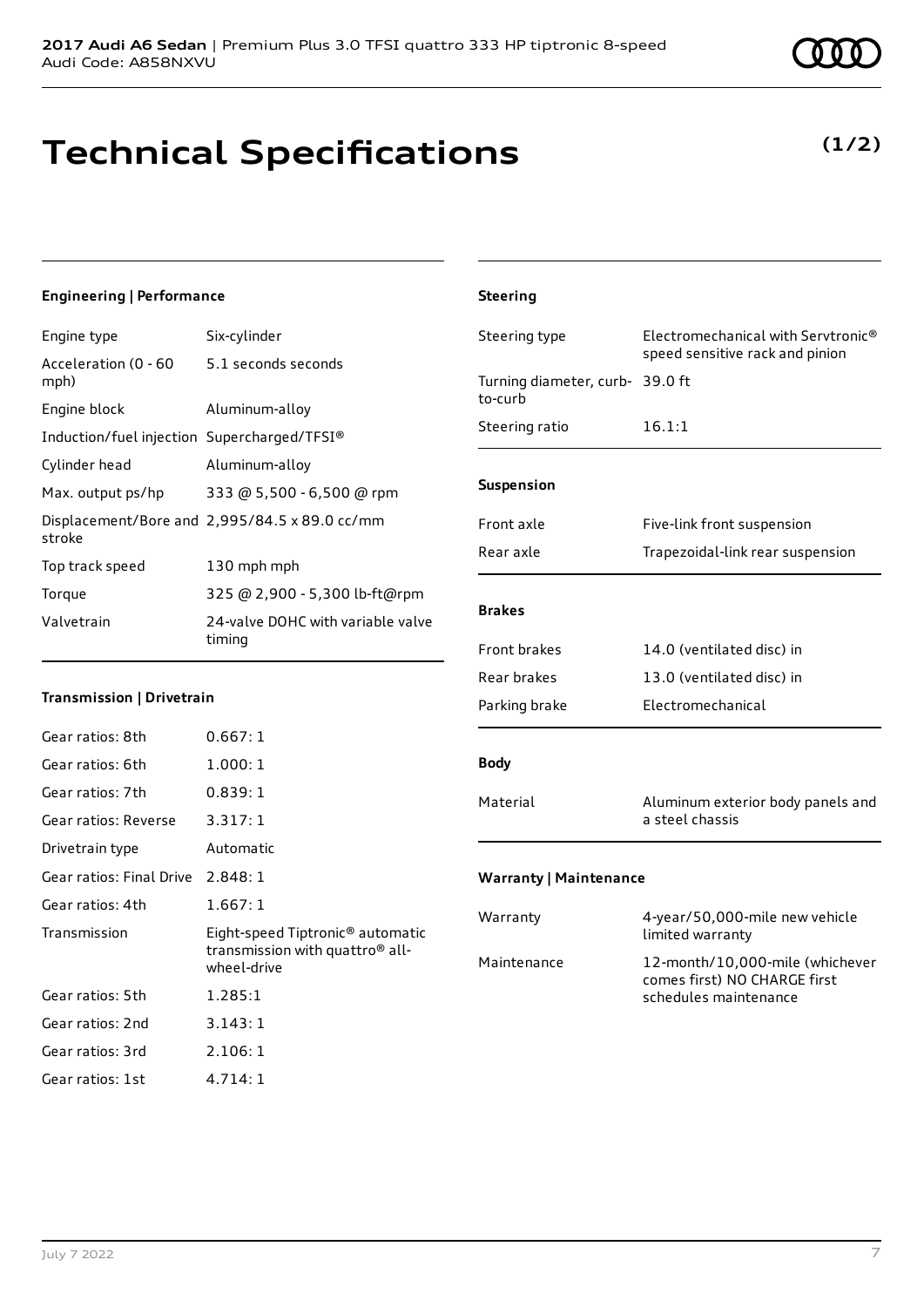### **Technical Specifications**

### **Exterior Measurements**

| Height                           | 57.8 in   |
|----------------------------------|-----------|
| Overall width without<br>mirrors | 73.8 in   |
| Length                           | 194.2 in  |
| Wheelbase                        | 114.6 in  |
| Drag coefficient                 | $0.28$ Cw |
| Overall width with<br>mirrors    | $82.1$ in |
| Track rear                       | 63.7 in   |
| <b>Track front</b>               | 64.1 in   |
| Curb weight                      | 4.144 lb  |

### **Interior measurements**

| Seating capacity                          | 5                    |
|-------------------------------------------|----------------------|
| Shoulder room, rear                       | 56.3 in              |
| Leg room, rear                            | 37.4 in              |
| Shoulder room, front                      | 57.5 in              |
| Head room, rear                           | 37.8 in              |
| Leg room, front                           | 41.3 in              |
| Head room, front                          | 37.2 in              |
| Cargo volume, rear<br>seatbacks up/folded | 14.1/NA cu ft, cu ft |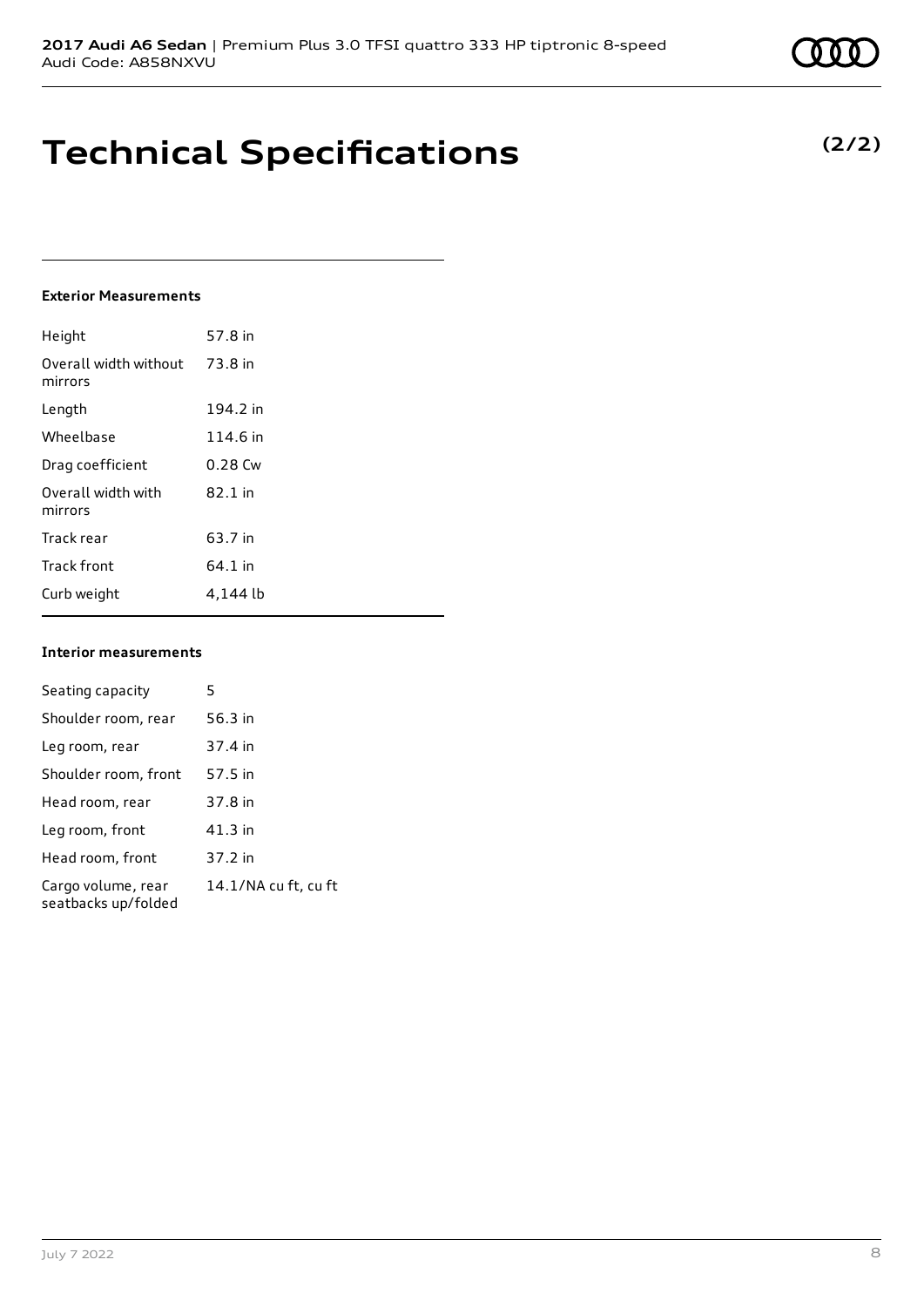

### **Consumption- and emission**

**Consumption by NEDC**

combined 24 mpg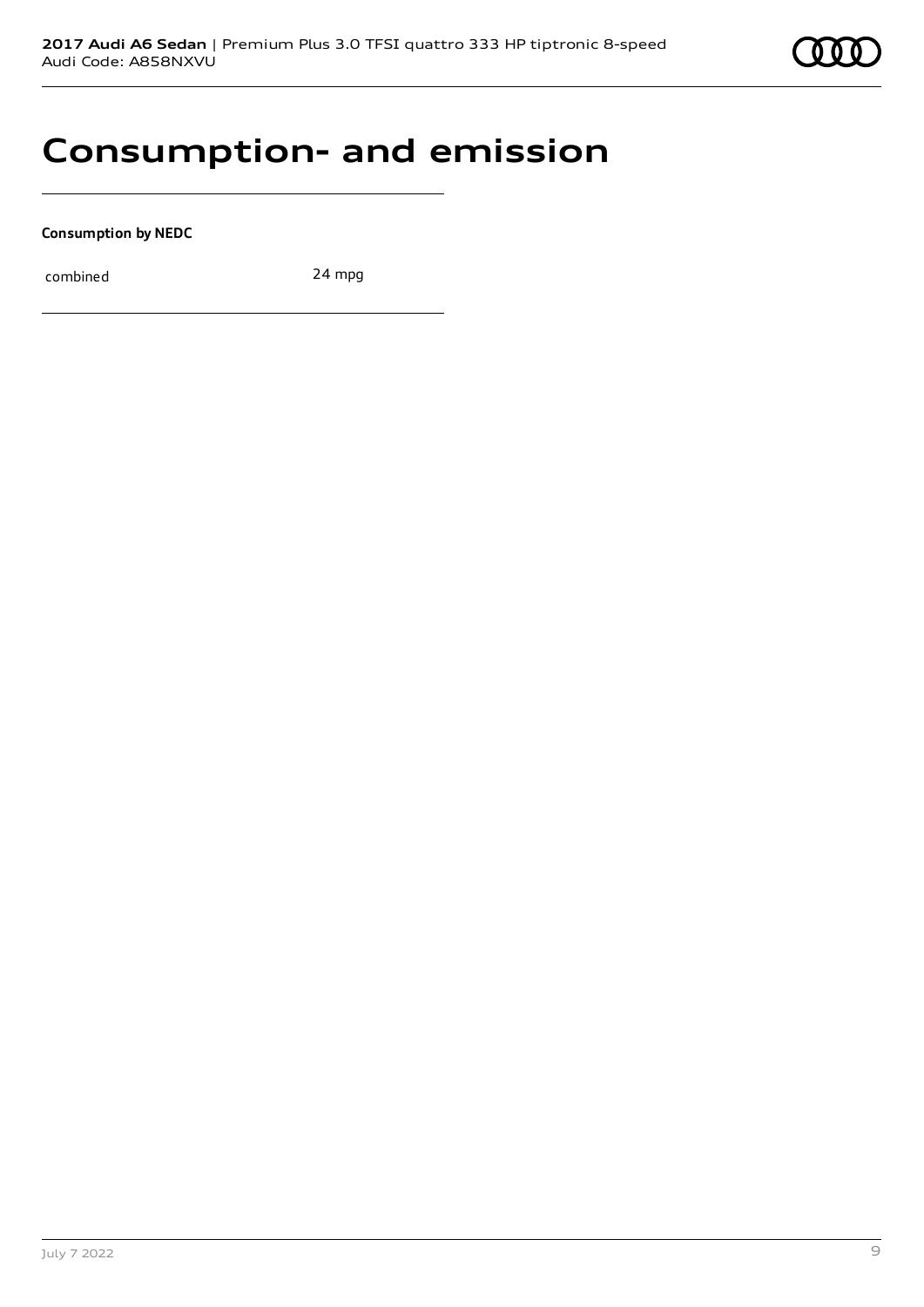

# **Contact**

Dealer **Audi Devon**

222 W. Lancaster Ave. 19333 Devon PA

Phone: +16103569000 FAX: 6103564010

www: [https://www.audidevon.com](https://www.audidevon.com/)